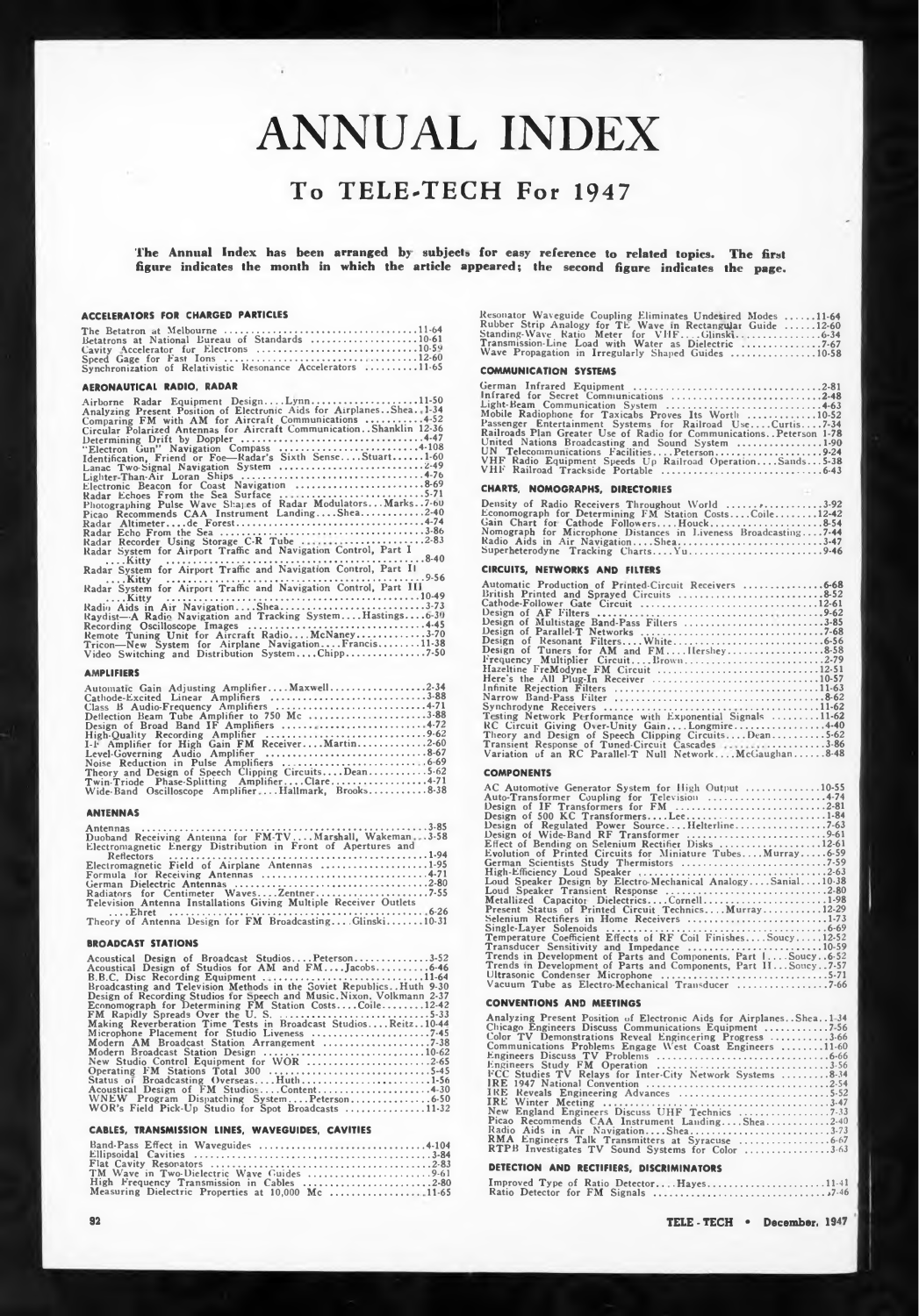#### **FREQUENCY ALLOCATIONS**

#### **INSTRUMENTS AND MEASUREMENTS, TEST METHODS**

| BC Field Intensity Measurements 4-64                                     |
|--------------------------------------------------------------------------|
| Bimetallic Thermometer for CM Power Measurements 12.61                   |
| Bustan's Quartz Crystal Control Clock 4-110                              |
| Calibrating RF Signal Generators and Attenuators 10-60                   |
|                                                                          |
|                                                                          |
|                                                                          |
| Impulse Noise Generator for Testing FM ReceiversTellier11-28             |
|                                                                          |
|                                                                          |
| Measuring Dielectric Properties at 10,000 Mc 11-65                       |
|                                                                          |
| Measuring Instantaneous Frequency of an FM Oscillator Hunt. . 12-34      |
| Measuring Inter-Electrode Capacitances, $\ldots$ Young2.68               |
|                                                                          |
| Measuring Velocity of V-2 Rockets by Doppler Effect, McAllister. $.2-56$ |
| Method for Measuring Low Dielectric Constants Namey11.54                 |
| Microwave Spectrum AnalyzersTraver, Burroughs4-35                        |
|                                                                          |
| Photographing Pulse Wave Sha es of Radar ModulatorsMarks7-60             |
|                                                                          |
|                                                                          |
| Simple Method for Measuring Permeability of Powder-Cored Coils11-63      |
|                                                                          |
|                                                                          |
|                                                                          |
| Synthetic Spectrum Generator for Acoustic TestsBessey1-42                |
| <b>Testing Magnetic Materials for Recording </b> 10-59                   |
| Testing Network Performance with Exponential Signals 11-62               |
|                                                                          |
| Vacuum Tube Voltmeter Design ProblemsBarber3-81                          |
|                                                                          |

#### **MATERIALS, PROPERTIES OF**

| Barium Titanate Has Dielectric Constant over 1000 6-68 |
|--------------------------------------------------------|
|                                                        |
|                                                        |
|                                                        |
|                                                        |
|                                                        |
|                                                        |
|                                                        |
|                                                        |
| <b>Preparation of Carbonates for Cathodes</b> 3-86     |
|                                                        |
|                                                        |
|                                                        |
| Sound Absorbing Properties of Plywood Cylinders 3-85   |
|                                                        |
|                                                        |

#### **MILITARY APPLICATIONS**

| Guide Beam Control Technic for V-2 RocketsHausz3-76                   |
|-----------------------------------------------------------------------|
| Measuring Velocity of V-2 Rockets by Doppler Effect. McAllister. 2-56 |
|                                                                       |

#### **MISCELLANEOUS**

| Dependence of Intelligibility on Pass Band and Noise Level 4-71 |
|-----------------------------------------------------------------|
| Electronic Research Lah Designed to Promote Creative Work  6-36 |
|                                                                 |
|                                                                 |
|                                                                 |
| Model of Charged Particle Moving in Stationary Magnetic         |
|                                                                 |
|                                                                 |
| Radio Noise Originating in the Ocean 11-63                      |
|                                                                 |
|                                                                 |
|                                                                 |
| WWV-World Standard Frequency Generator 5-42                     |

#### **MODULATION**

| Ion Current Intensity Modulated by Sound Wayes 3.84                    |  |
|------------------------------------------------------------------------|--|
| Pulse Code Modulation Method for Multi-Channel Telephony, Batcher 7-28 |  |
|                                                                        |  |
|                                                                        |  |

#### **OSCILLATORS**

| Calibrating RF Signal Generators and Attenuators 10-60       |  |
|--------------------------------------------------------------|--|
| Impulse Noise Generator for Testing FM ReceiversTellier11-28 |  |
|                                                              |  |
|                                                              |  |
| Standard Frequency GeneratorHaefner, Smith4-58               |  |
| Synthetic Spectrum Generator for Acoustic TestsBessey142     |  |

#### **OSCILLOGRAPHS**

| Four-Channel Switch for CROReplogle, Albers5-70 |  |
|-------------------------------------------------|--|
|                                                 |  |
|                                                 |  |
|                                                 |  |

#### **RECEIVERS**

| Crystal Control for Stability in VHF ReceiversChalfin1-71 |  |
|-----------------------------------------------------------|--|
|                                                           |  |
| FM Receiver Front-End DesignMiner5-34                     |  |
|                                                           |  |
| I-F Amplifier for High Gain FM ReceiverMartin2.60         |  |

Oscillator Tracking Methods in Permeability Tuning....<br>Present Status of Printed Circuit Technics....Murray...<br>Receiver for FM Radio-Telephony at UHF....Van Weel<br>Shorting Gate Noise Suppressor ....Yu....................... **. Fairman. .3-48** Synchrodyne Receivers<br>Very High Precision Tunable Receiver for VHF....White **12-29 .5-71 .1-55 .9-46 11-62 .4 48**

### **RECORDING AND TRANSCRIBING**

| Feedback Recording Head Giving Low IntermodulationCook11-46 |
|-------------------------------------------------------------|
|                                                             |
|                                                             |
| Technics of Sound Recording with Embossed Groove Methods    |
|                                                             |

#### **STATISTICS**

| Density of Radio Receivers Throughout World 3-92            |  |  |
|-------------------------------------------------------------|--|--|
|                                                             |  |  |
|                                                             |  |  |
| World-Wide Tele-Communications Markets, Broadcast Transmit- |  |  |
|                                                             |  |  |

#### **TELEGRAPHY, TELEPHONY, TELETYPING, FACSIMILE**

| Light Weight Teletype Unit for Mobile Use 2.84                        |
|-----------------------------------------------------------------------|
| Multi-Channel Radiotelephone for Inland WaterwaysBradley1-74          |
| Multi-Channel Selective CallingFerrar, Lanxner8-31                    |
|                                                                       |
|                                                                       |
| Pulse Code Modulation Method for Multi-Channel Telephony Batcher 7-28 |
| Remote Control Telephonograf $\cdots$                                 |
| "Siemens-Hell-Schreiber", Facsimile-Radiotelegraph  4-70              |
| 2,000 Telegrams per Minute by MicrowaveMillar3-36                     |
|                                                                       |

#### **TELEVISION**

| Color TV Demonstrations Reveal Engineering Progress 3-66                                                  |
|-----------------------------------------------------------------------------------------------------------|
|                                                                                                           |
| 490-MC Color-Television Communication 4-72                                                                |
|                                                                                                           |
|                                                                                                           |
|                                                                                                           |
| Design of Simple Sync. GeneratorNoll11-34                                                                 |
|                                                                                                           |
|                                                                                                           |
|                                                                                                           |
| DuMont Demonstrates Color Television<br>Duoband Receiving Antenna for FM-TVWakeman, Marshal3-58           |
|                                                                                                           |
|                                                                                                           |
| Engineering Problems Involved in TV InterferenceFrancis 9.42                                              |
| Engineering TV Master Control EquipmentMautner, Baracket3-42                                              |
|                                                                                                           |
| Experimental 1000-Line TVZentner4-62                                                                      |
| FCC Studies TV Relays for Inter-City Network Systems  8-34                                                |
|                                                                                                           |
| Film, Television Tube, and Eye Are Compared 2-83<br>Horizontal Scanning Generator & HV SupplyBigelow12-58 |
|                                                                                                           |
|                                                                                                           |
|                                                                                                           |
|                                                                                                           |
| Noise Suppression in Television Receivers 12-60                                                           |
| Optical Design of Philco Television Projection Receiver                                                   |
|                                                                                                           |
|                                                                                                           |
|                                                                                                           |
|                                                                                                           |
| RTPB Investigates TV Sound Systems for Color 3-63                                                         |
| Sound Transmitted on Video CarrierLawson, Lord. Kharbanda6-71                                             |
| Television Comes to New York Hotels 2.67                                                                  |
| TV Intercarrier Sound SystemParker10-26                                                                   |
| Television Interference with Shared Channels Murray 2-77                                                  |
|                                                                                                           |
|                                                                                                           |
| TV Pick-Up from Moving Location 12-57                                                                     |
|                                                                                                           |
|                                                                                                           |
|                                                                                                           |
| Television Synchronizing Signal Generating UnitsBatcher2-44                                               |
| Television Topics Dominate NAB Technical Conference 11-56                                                 |
|                                                                                                           |
|                                                                                                           |
|                                                                                                           |
|                                                                                                           |

#### **TRANSMITTERS**

| Engineering a 250 Watt BC Transmitter for FMKillian, Hilton1-69 |
|-----------------------------------------------------------------|
|                                                                 |
|                                                                 |
|                                                                 |
| Increasing Coverage of UHF TransmittersLegrand5-70              |
|                                                                 |

#### **TUBES**

| Behavior of Dynatron at High Frequencies 4.74        |
|------------------------------------------------------|
|                                                      |
|                                                      |
| Cathode Ray Tube for Viewing Continuous Patterns 282 |
|                                                      |
| Deflection Beam Tube Amplifier to 750 MC 3-88        |
| Design of Electron LensesHutter11.55                 |
|                                                      |
|                                                      |
|                                                      |
| Gain Chart for Cathode FollowersHouck8.54            |
|                                                      |
|                                                      |